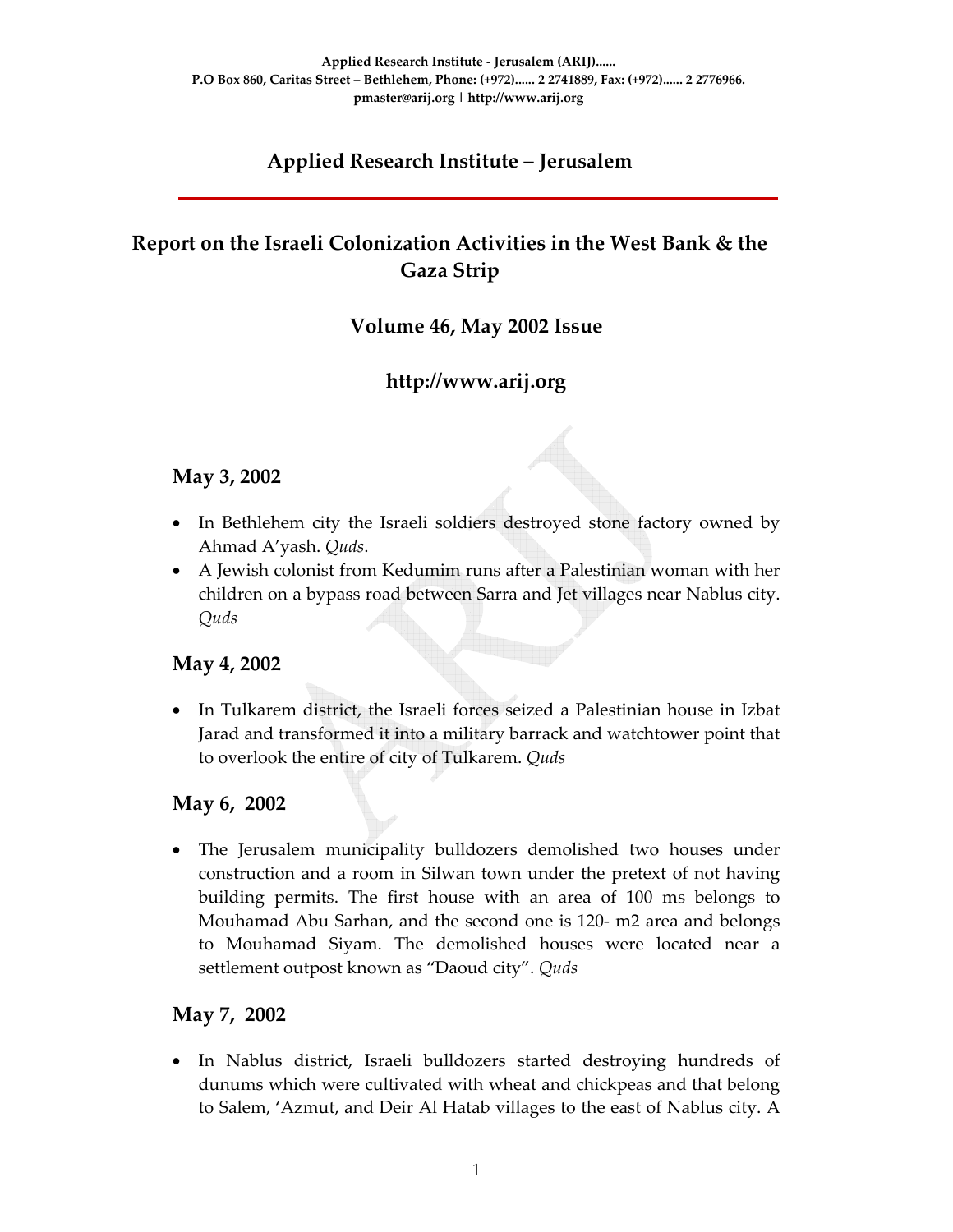group of villagers pointed out that the Israeli forces are determined to erect a number of military checkpoints along the bypass road, which leads to Elon Moreh settlement. *Quds*

• During the imposed curfew on the old city of Hebron district, the Jewish settlers damaged and looted a number of commercial stores. *Quds*

# **May 8, 2002**

- The Israeli bulldozers resumed bulldozing and uprooting olive trees in Ar Ras and Kafr Sur south of Tulkarem, in order to erect a fenced wall that will separate the villages of Kafr Sur, Khirbet Jubara and Far'un from the "Green line. Simultaneously, the Israeli army opened a new road, which leads to Salit settlement, culminating in the confiscation of more than thousand dunums. Moreover, the Israeli bulldozers accompanied by soldiers, damaged scores of olive trees at the sites of Zardat, Khelat Khalil, Wadi al Birak in Kafr Sur Land. *Quds*
- A group of Nahalat Shimon's settlers, accompanied with Israeli soldiers,
- Occupied a Palestinian house in Sheikh Jarrah neighborhood. Also, Israeli sources mentioned that colonization societies exert a lot of effort to control over Palestinian real estate in East Jerusalem. *Quds.*

## **May 10, 2002**

• The Israeli forces bombed a three-store-building in Tulkarem city owned by the martyr Abedel Baset Odeh, while another building was also destroyed during the process. *Quds*

## **May 12, 2002**

- A group of settlers attacked villagers from Amatin village west of Nablus city while working in the fields. *Quds*
- In Jerusalem district, the municipality of occupied Jerusalem delivered a house demolition warning to a Palestinian house in Jabal al Mukabbir town that belongs to Yahya Zaatrah, in spite of paying 20,000 Shekels as a building tax to the municipality. *Quds*

## **May 13, 2002**

• The Israeli forces started transforming a military location that was set up in Turmus'ayya near Ramallah district into a settlement outpost. This new outpost will be an extension to Maale Levona settlement. An Eyewitness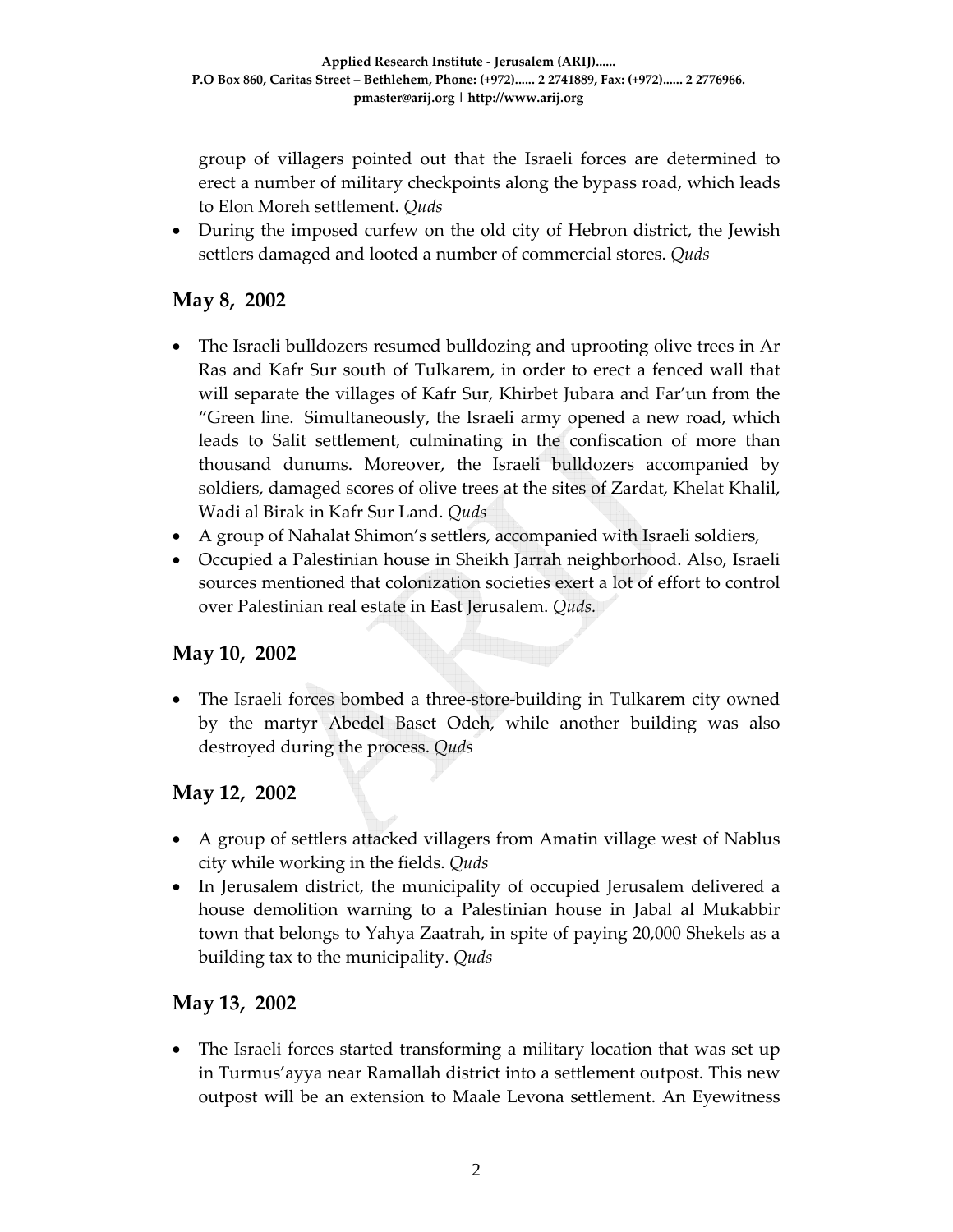said that the Israeli army levelled the land to erect caravans in the area and he pointed out that the lands of Rafid, Maghrabat and Ras Karkar, which belong to Turmus'ayya village, became under the control of settlers and under the protection of Israeli soldiers. This new colonization plan will destroy agricultural lands and olive tree fields. *Quds & Jadeeda*

## **May 14, 2002**

- In Bethlehem district, the villagers warned of an Israeli plan to expropriate a vast area of agricultural and historical land in Beit Sahur estimated at 50 dunums. The area belongs to the villager Khalil Abu Sa'da. In addition, there are plans to construct a bypass road leading to "Har Homa" settlement in Abu Ghnaim Mountain. Therefore, the Israeli Authorities sent a house demolition warning to Izat Musleh. Also, the Israeli authorities started fencing the northern entrance of Bethlehem city towards the tunnel road in Beit Jala town. *Quds.*
- During the last few days, a number of settlers confiscated a wide area of land in Ramallah and Nablus districts. The Land Defence Committee confirmed that the old new plan proposed to seize more than 50,000 dunums from the two districts is a plan in action. Furthermore, the Israeli authorities are planning to build a separate colonial fence between Ramallah and Nablus to control over the area located between Shilo and Maale Levona settlements and to link it with Arial settlement, which is set up on Salfit district land. *Quds &Jadeeda*
- The Israeli tanks shelled residential building in Hebron district, which caused damage to 11 apartments. After a while, 52 of the Palestinian residents found themselves dispossessed. *Quds*

## **May 15, 2002**

- The Israeli bulldozers continued working in Ofar military site for expanding it. The site is established on Beituniya village west Ramallah district, at the place where the barracks have been placed. *Quds*
- The Palestinian media centre mentioned that the Israeli forces would transfer the chick point near Qalandiya refugee camp into Al Malufiya area at the southern entrance of Ramallah city, and that for tightness the siege around Ramallah district. *Jadeeda.*
- The Israeli government informed all foreign councils and missions in Ramallah and Jerusalem about segregating the West Bank into eight separate areas. *Quds*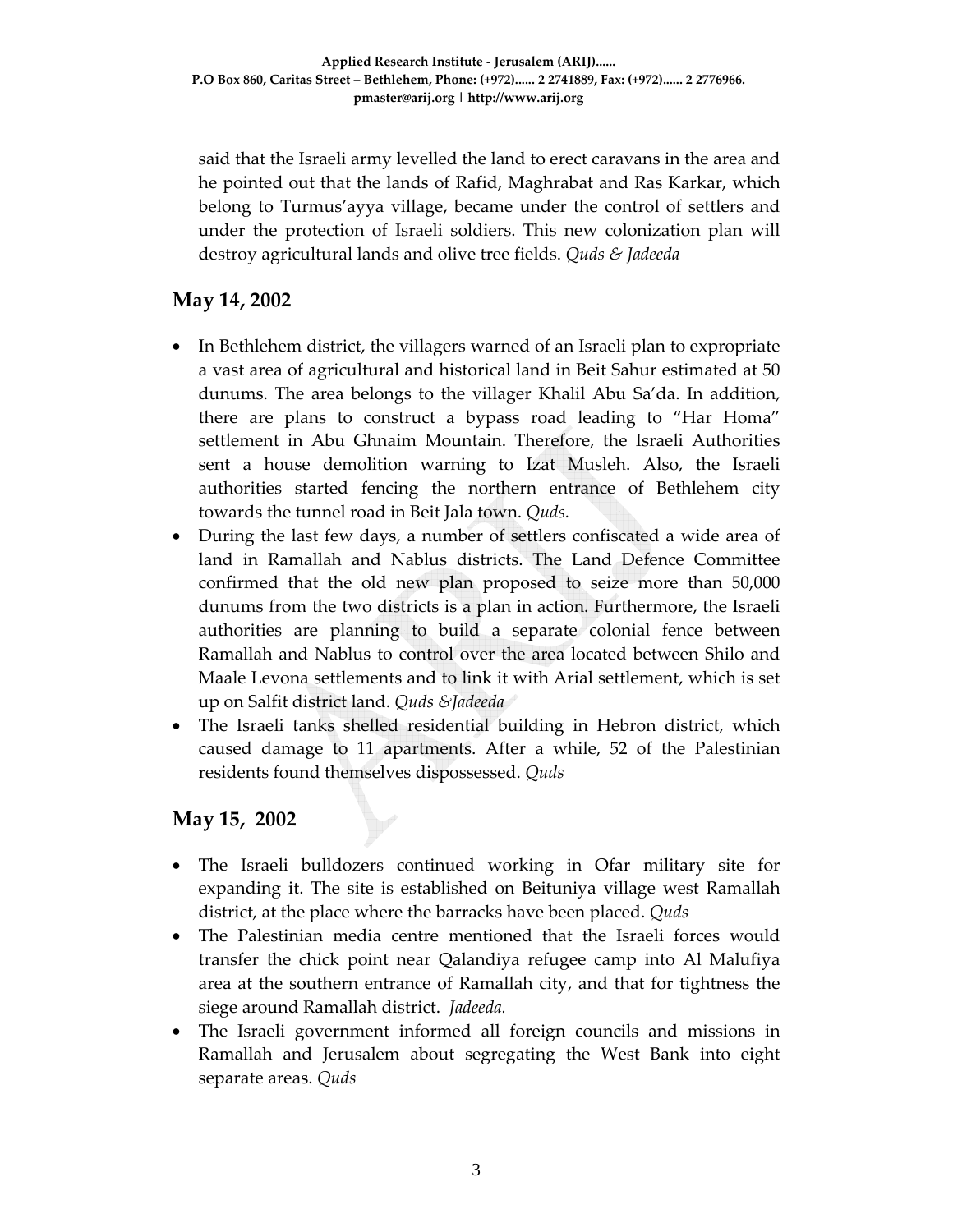## **May 16, 2002**

- In Far'un village of Tulkarem district the Israeli forces imposed curfew on the village while the Israeli bulldozers opened a new bypass road, which will pass through the village land from its southern part. *Quds*
- The Jewish settlers occupied a house in the Old City of Jerusalem. *Jadeeda*
- The Israeli soldiers are implementing the first stage of separation plan by a 70 km fence along the West Bank borders. *Quds*

## **May 20, 2002**

- The Israeli government issued tenders for the construction of 975 housing units in the West Bank. In 2001 bids were issued to build 810 housing units. Most new tenders involve the areas below:
- 76 land plots in Geva-Binyamin, 24 land plots and 315 apartments in the Givat Hazit settlement in Ifrat .
- 244 apartments in Betar Illil settlement and 224 in Maʹale Adumim.
- Furthermore, the Arim governmental urban development cooperation issued a tender for 74 plots in Har Adar. *Quds*
- During the last Israeli invasion of Bethlehem district, Israeli bulldozers started establishing a fenced road digging trenches two meters deep and two meters wide. The road starts at the boundaries of both Beit Jala and Beit Sahour cities to extend to the Israeli checkpoint at the northern entrance of Bethlehem. This resulted in the confiscation of about 2000 dunums of Palestinian land. *Quds*,

# **May 21, 2002**

- The Israeli forces bulldozed an agricultural land in Dahiyat Shuika near Tulkarem city. In Far'un village the Israeli army continued bulldozing to construct a settlement bypass road that links a number of settlements at Al Kafryat area. *Jadeeda*
- In Jerusalem district, Israeli bulldozers demolished two residential buildings in Beit Hanina neighborhood, which belong to Jamal Edin Sanduqa and Naser Burqan in addition to another two houses under construction under the pretext of not have built license. Moreover, the municipality of occupied Jerusalem dispatched 40 house demolition orders to Palestinian buildings. *Quds*
- A colonist from Yizhar settlement, established on Huwwara, Burin, Madama, Asira al Qibliya, and Einabus villages south of Nablus city, ran over the villager Mahdi Shahrur and escaped toward the settlement. *Quds*